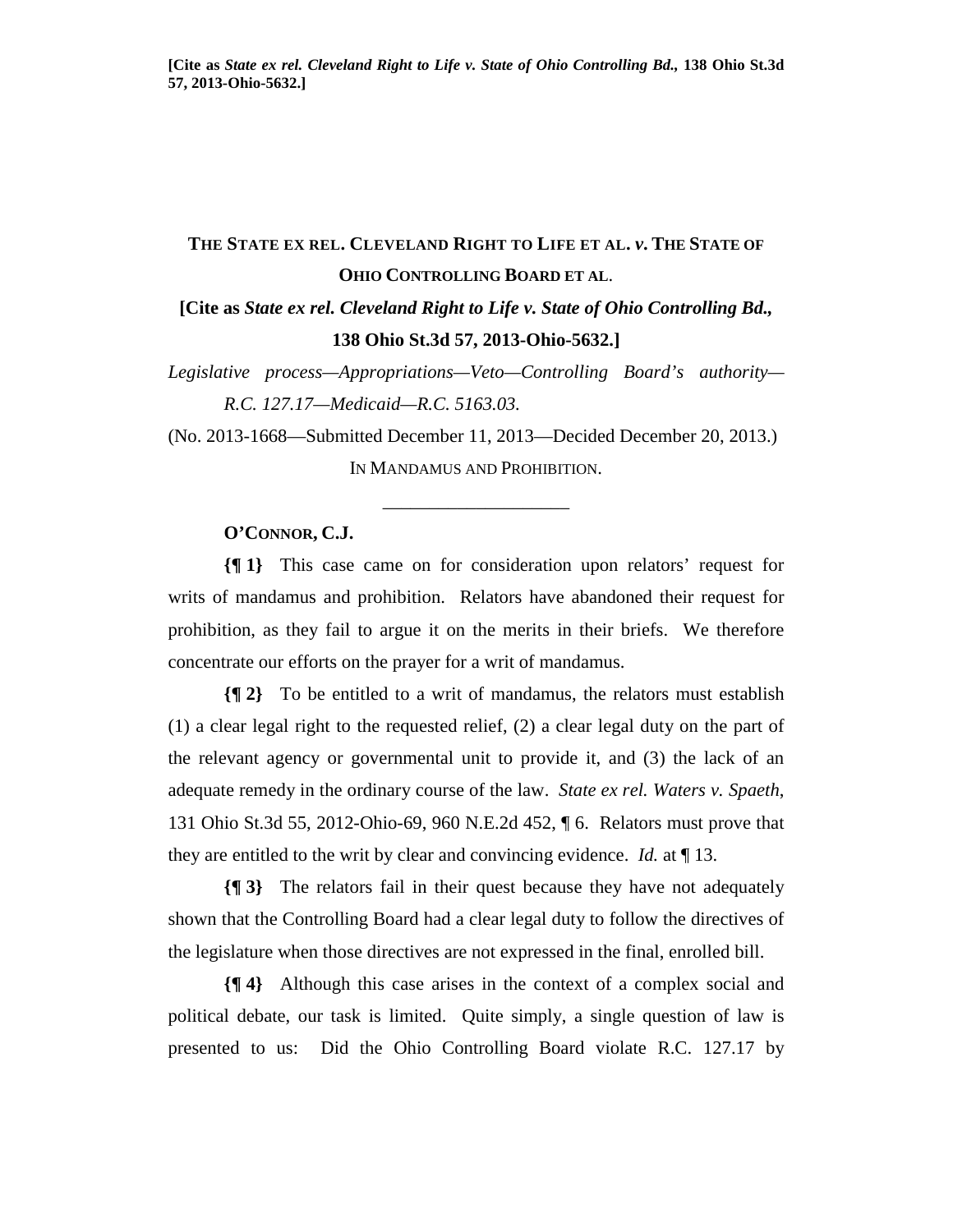approving the Ohio Department of Medicaid's request for increased appropriation authority for the Hospital Care Assurance Match Fund? For the reasons that follow, we must answer that question in the negative. Therefore, we deny relators' request for a writ of mandamus.

### **RELEVANT BACKGROUND**

**{¶ 5}** Congress created Medicaid in 1965 as a program to provide federal funds to states that pay for medical treatment for the poor. 42 U.S.C. 1396 et seq. State participation is voluntary, but once a state chooses to participate, it must administer a plan in a manner that meets federal requirements. *Frew v. Hawkins*, 540 U.S. 431, 433, 124 S.Ct. 899, 157 L.Ed.2d 855 (2004).

**{¶ 6}** To receive federal funds, states must prepare a plan that defines the categories of individuals eligible for benefits and the specific kinds of medical services the plan will cover.  $42 \text{ U.S.C. } 1396a(a)(1)$  and  $(17)$ . A state plan must comply with federal criteria regarding covered services, eligible populations, and costs, 42 U.S.C. 1396a, and the plan must be approved by the secretary of health and human services. 42 U.S.C. 1396a(b).

**{¶ 7}** If the secretary determines that a state has changed or administered its approved plan in such a way that it no longer complies with federal requirements, the secretary may reduce or eliminate federal payments to the noncomplying state. 42 U.S.C. 1396c.

**{¶ 8}** The federal Medicaid statutes require participating states to provide medical coverage for certain populations. 42 U.S.C. 1396(a)(10). As originally enacted, mandatory coverage applied to individuals who received cash assistance under one of four programs: Old Age Assistance, 42 U.S.C. 301 et seq.; Aid to Families with Dependent Children, 42 U.S.C. 601 et seq.; Aid to the Blind, 42 U.S.C. 1201 et seq.; and Aid to the Permanently and Totally Disabled, 42 U.S.C. 1351 et seq. *Id*.; *see also Schweiker v. Gray Panthers*, 453 U.S. 34, 37, 101 S.Ct. 2633, 69 L.Ed.2d 460 (1981).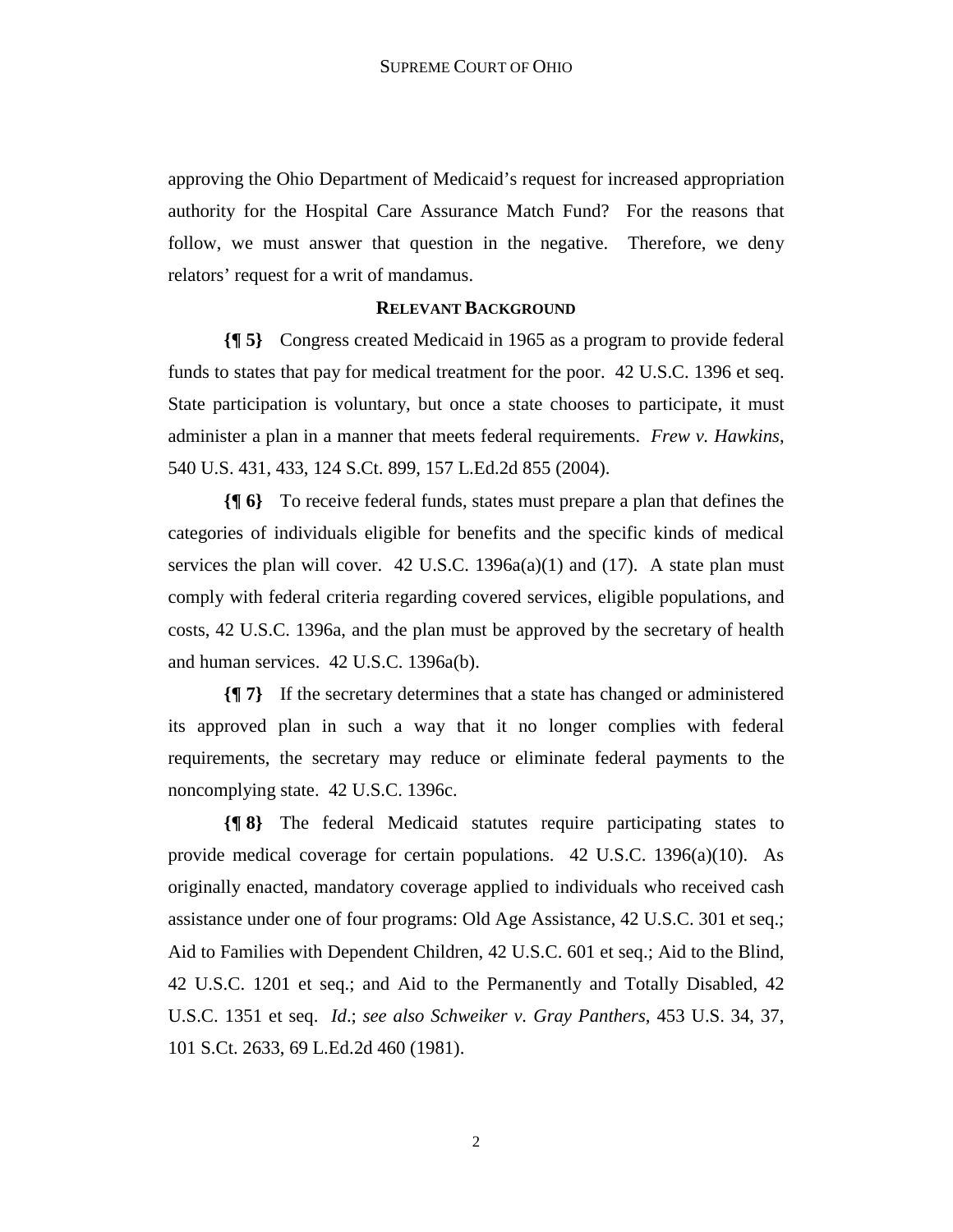**{¶ 9}** Over time, Congress has amended the Medicaid program on multiple occasions to expand the scope of those to whom mandatory coverage must apply. The term used for this concept is "mandatory eligibility." For example, between 1988 and 1990, Congress required states to include as program beneficiaries pregnant women with family incomes up to 133 percent of the federal poverty line, children up to age 6 at the same income levels, and children ages 6 to 18 with family incomes up to 100 percent of the federal poverty line. 42 U.S.C. 1396a(a)(10)(A)(i) and 1396a(l).

**{¶ 10}** States may also provide optional coverage for the "medically needy," meaning persons whose income exceeds financial eligibility criteria for those programs, and hence for Medicaid, but who otherwise satisfy the criteria for one or more of those assistance programs.  $42 \text{ U.S.C. } 1396a(a)(10)(C);$ *Pharmaceutical Research & Mfrs. of Am. v. Walsh*, 538 U.S. 644, 651, 123 S.Ct. 1855, 155 L.Ed.2d 889 (2003). If states choose to cover an optional eligibility group, the federal government subsidizes a significant portion of the cost.

**{¶ 11}** Ohio is a Medicaid participant. The Ohio Department of Medicaid acts as the single state agency to supervise and administer the Medicaid program. R.C. 5162.03 (formerly R.C. 5111.01). Ohio's Medicaid statutes preserve the dichotomy between "mandatory services" and "optional services." R.C. 5164.01(I) and (N).

**{¶ 12}** In 2010, Congress enacted the Patient Protection and Affordable Care Act ("PPACA"), Pub.L. No. 111-148, 124 Stat. 119 (2010). Among its many provisions, the PPACA created a new category of mandatory beneficiaries, called Group VIII, consisting of all individuals under the age of 65 with incomes below 133 percent of the federal poverty line.  $42 \text{ U.S.C. } 1396a(a)(10)(A)(i)(VIII)$ . In addition, the PPACA changed the essential health-benefits package that states must provide to all Medicaid recipients. 42 U.S.C. 1396a(k)(1); 1396u-7(b)(5); 18022(B).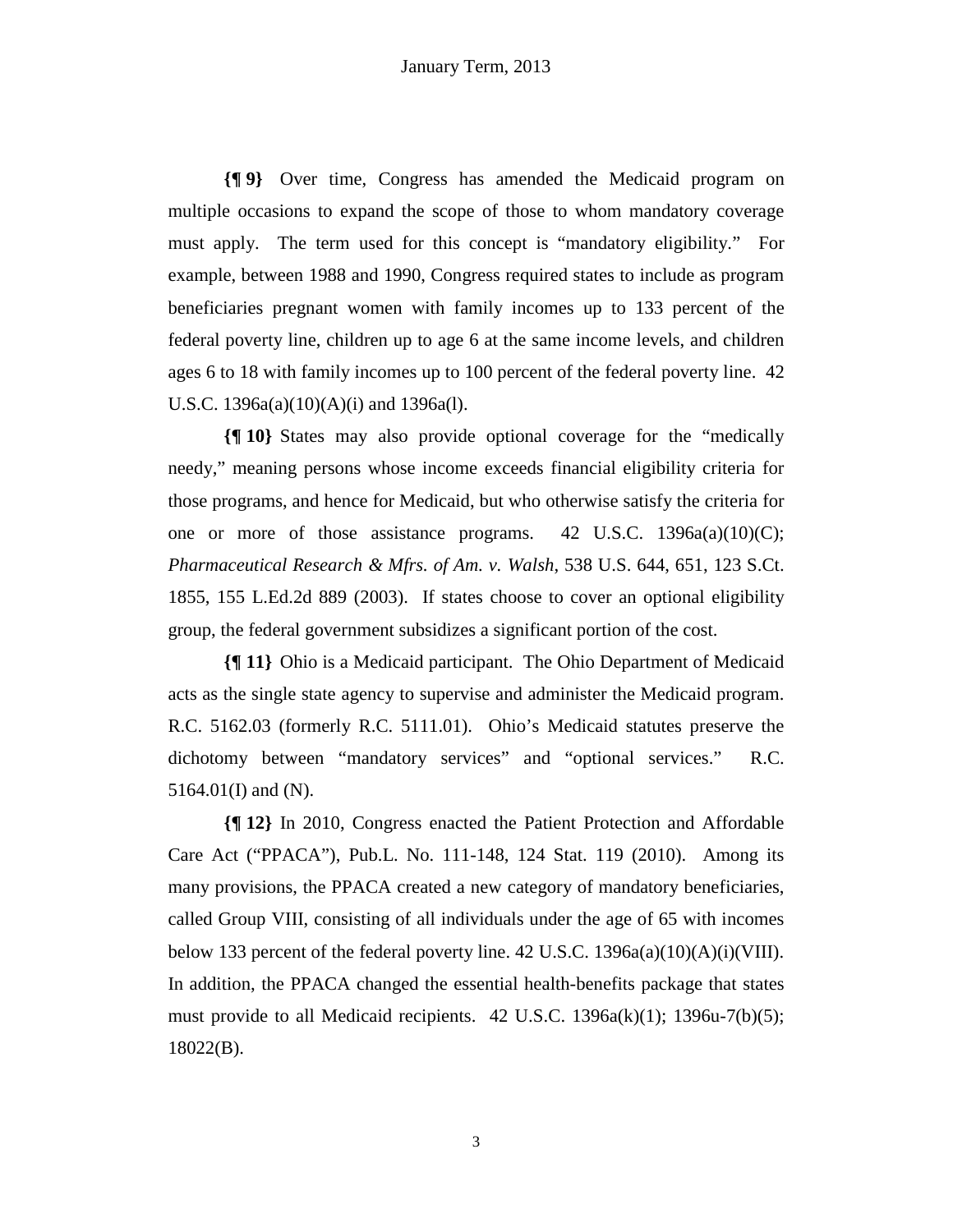**{¶ 13}** The PPACA guaranteed that the federal government would pay 100 percent of the costs for covering the newly eligible Group VIII individuals for three years, through 2016. 42 U.S.C. 1396 $d(y)(1)(A)$ . Thereafter, the federal contribution would gradually decrease to a permanent minimum of 90 percent in 2020. 42 U.S.C. 1396d(y)(1)(B) through (E).

**{¶ 14}** On June 28, 2012, the United States Supreme Court announced its decision in *Natl. Fedn. of Indep. Business v. Sebelius*, \_\_\_ U.S. \_\_\_, 132 S.Ct. 2566, 183 L.Ed.2d 450 (2012). The petitioners claimed that the PPACA was unconstitutional in two respects.

**{¶ 15}** First, the petitioners challenged the individual mandate, which requires all Americans to maintain minimum essential health insurance or else pay a "shared responsibility payment" to the federal government. 26 U.S.C. 5000A. The Supreme Court rejected that argument and upheld the individual mandate as a legitimate exercise of Congress's constitutional authority to lay and collect taxes. *Id.* at 2593-2600.

**{¶ 16}** Second, the petitioners argued that Congress lacked the authority to increase the scope of Medicaid coverage or to compel participating states to comply with the expansion. The court disagreed and upheld the ability of Congress to expand the availability of health care. *Id*. at 2607. However, the court declared that 42 U.S.C. 1396c, the provision that authorizes the secretary to reduce or eliminate federal subsidies to participating states for noncompliance with federal mandates, was unconstitutional if used to compel states to extend Medicaid coverage to Group VIII. *Id*. Essentially, the Supreme Court made coverage of Group VIII optional rather than mandatory.

**{¶ 17}** On June 27, 2013, one year after *Sebelius* was released, the General Assembly passed Am.Sub.H.B. No. 59, the omnibus budget bill. Am.Sub.H.B. No. 59 added two relevant provisions to the Revised Code, R.C. 5163.03 and 5163.04.

4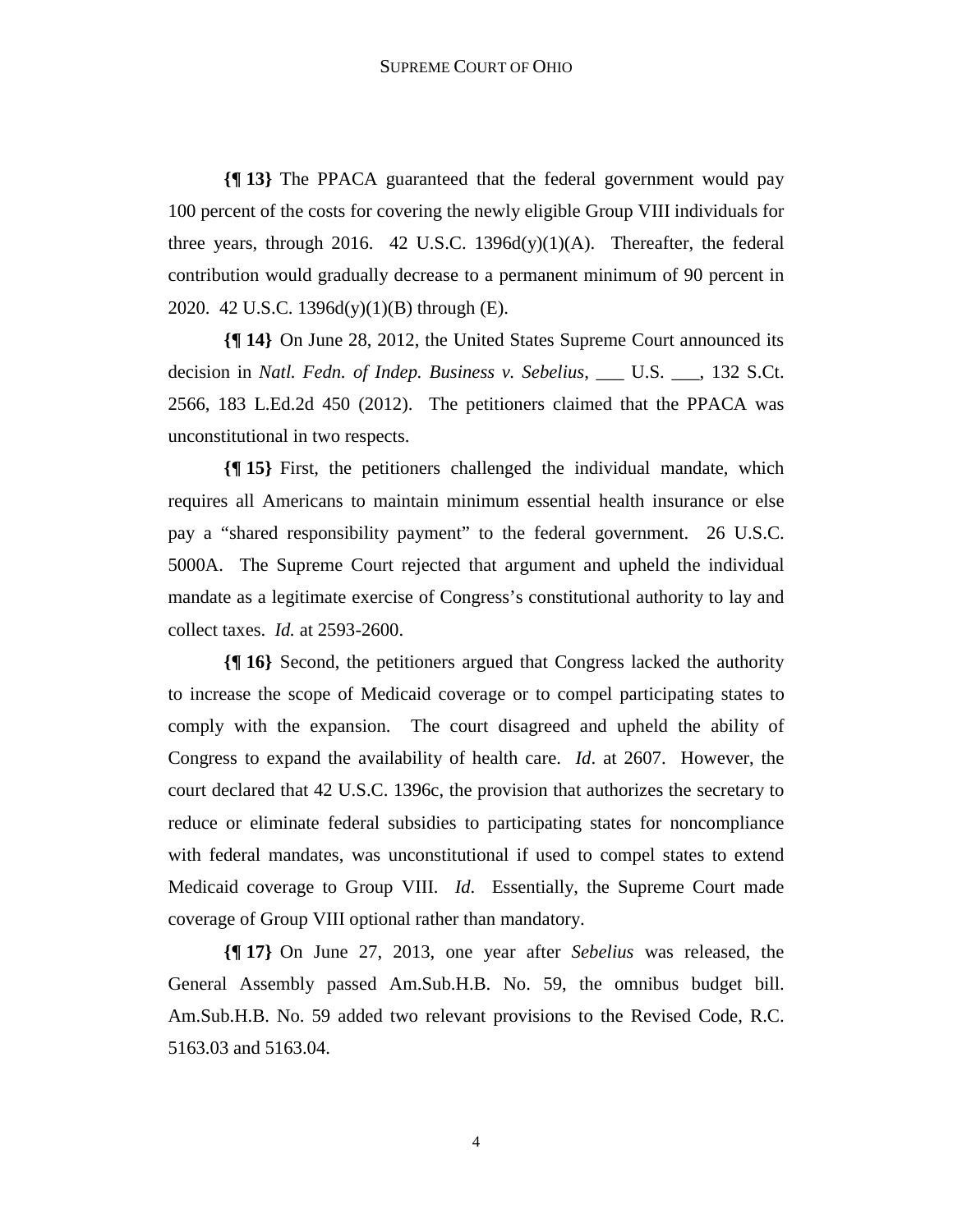**{¶ 18}** R.C. 5163.03 provided:

(A) Subject to sections 5163.04 and 5163.05 of the Revised Code, the medicaid program shall cover all mandatory eligibility groups.

(B) The medicaid program shall cover all of the optional eligibility groups that state statutes require the medicaid program to cover.

(C) The medicaid program may cover any of the optional eligibility groups to which either of the following applies:

(1) State statutes expressly permit the medicaid program to cover the optional eligibility group.

(2) State statutes do not address whether the medicaid program may cover the optional eligibility group.

(D) The medicaid program shall not cover any eligibility group that state statutes prohibit the medicaid program from covering.

**{¶ 19}** R.C. 5163.04. as passed by the General Assembly stated:

The medicaid program shall not cover the group described in the "Social Security Act," section  $1902(a)(10)(A)(i)(VIII)$ , 42 U.S.C. 1396a(a)(10)(A)(i)(VIII).

Thus, by passing R.C. 5163.04, the General Assembly refused to provide coverage for Group VIII, which, by virtue of *Natl. Fedn. of Indep. Business*, was entitled to optional coverage.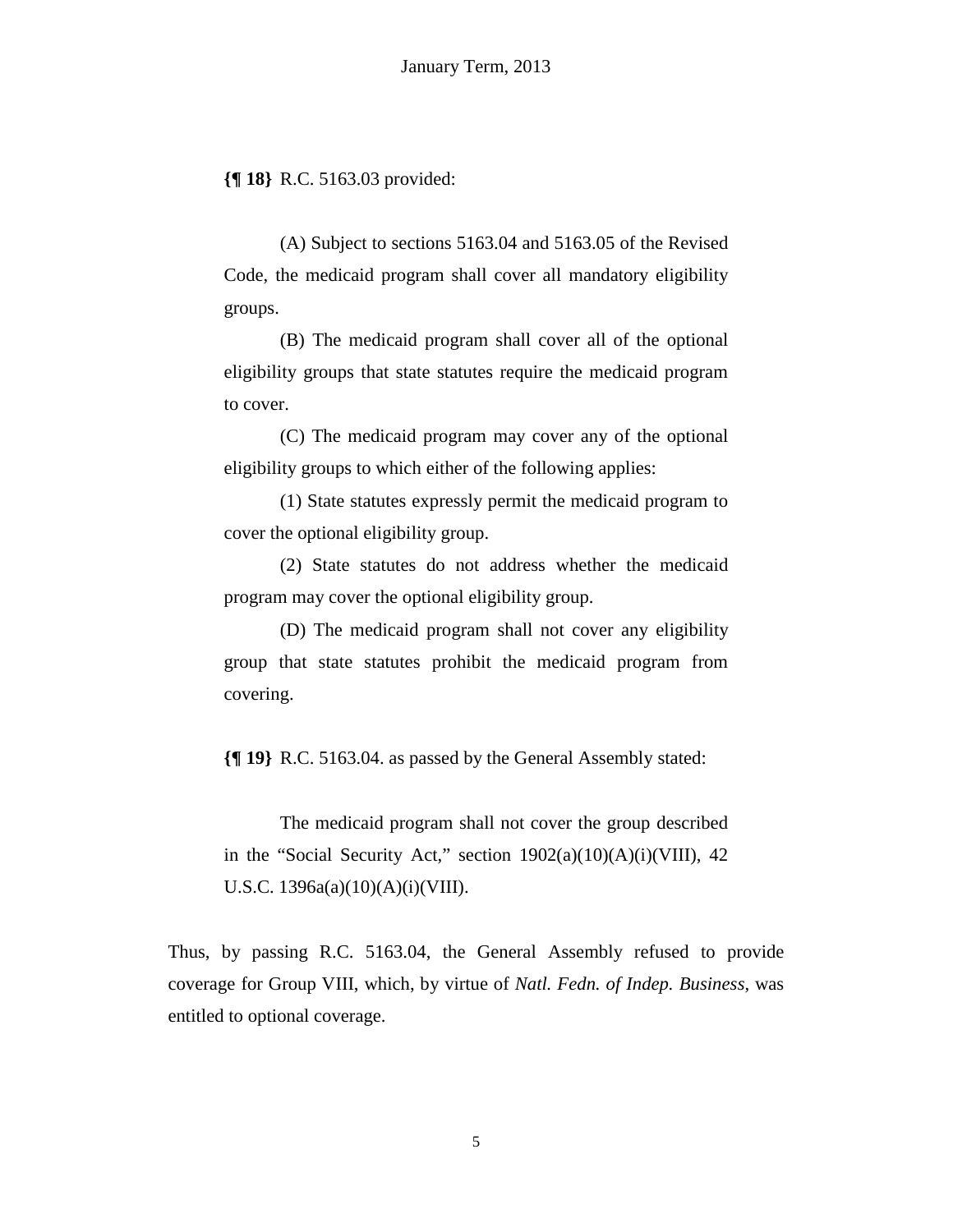**{¶ 20}** On June 30, 2013, Governor John Kasich signed Am.Sub.H.B. No. 59, but only after exercising his line-item veto authority to strike certain provisions. Most notably, the governor vetoed R.C. 5163.04, the prohibition on Medicaid coverage for Group VIII.

**{¶ 21}** Thus, after the governor's veto, the statute, as enrolled, gave the state Medicaid program authority to cover any federal optional eligibility group that is not addressed by state law. R.C.  $5163.03(C)(2)$ . And the law, as enrolled, no longer expressly prohibited optional coverage for Group VIII.

**{¶ 22}** On September 26, 2013, the state Medicaid director filed a proposed plan amendment with the Centers for Medicare and Medicaid Services ("CMS"), the federal agency overseeing Medicaid, to modify Ohio's plan to provide services to Group VIII. The state Medicaid director applied for the modification in reliance on the authority conferred by R.C. 5162.07(B), which permits the Medicaid director to seek federal approval for amendments to the state Medicaid plan. CMS approved the amendment on October 10, 2013.

**{¶ 23}** On October 11, 2013, the Ohio Department of Medicaid submitted an application to the Controlling Board for an increase in its appropriation authority from the accounts holding federal Medicaid funds. Specifically, the director asked the Controlling Board to increase its appropriation authority in fund  $3F00^1$  for fiscal year 2014 by \$561,700,000 and by \$1,999,500,000 in fiscal year 2015. The request made clear that every dollar of increased spending would come from the federal government, and not a single dollar of state money would be expended.

-

<sup>1. &</sup>quot;Fund 3F00" refers to a fund created by R.C. 5168.11(B) (formerly R.C. 5112.18) to hold federal matching funds received as a result of certain department health-care expenditures. The Ohio Administrative Code refers to this fund as the "Hospital Care Assurance Match Act." Ohio Adm.Code 5160-2-08(A)(5).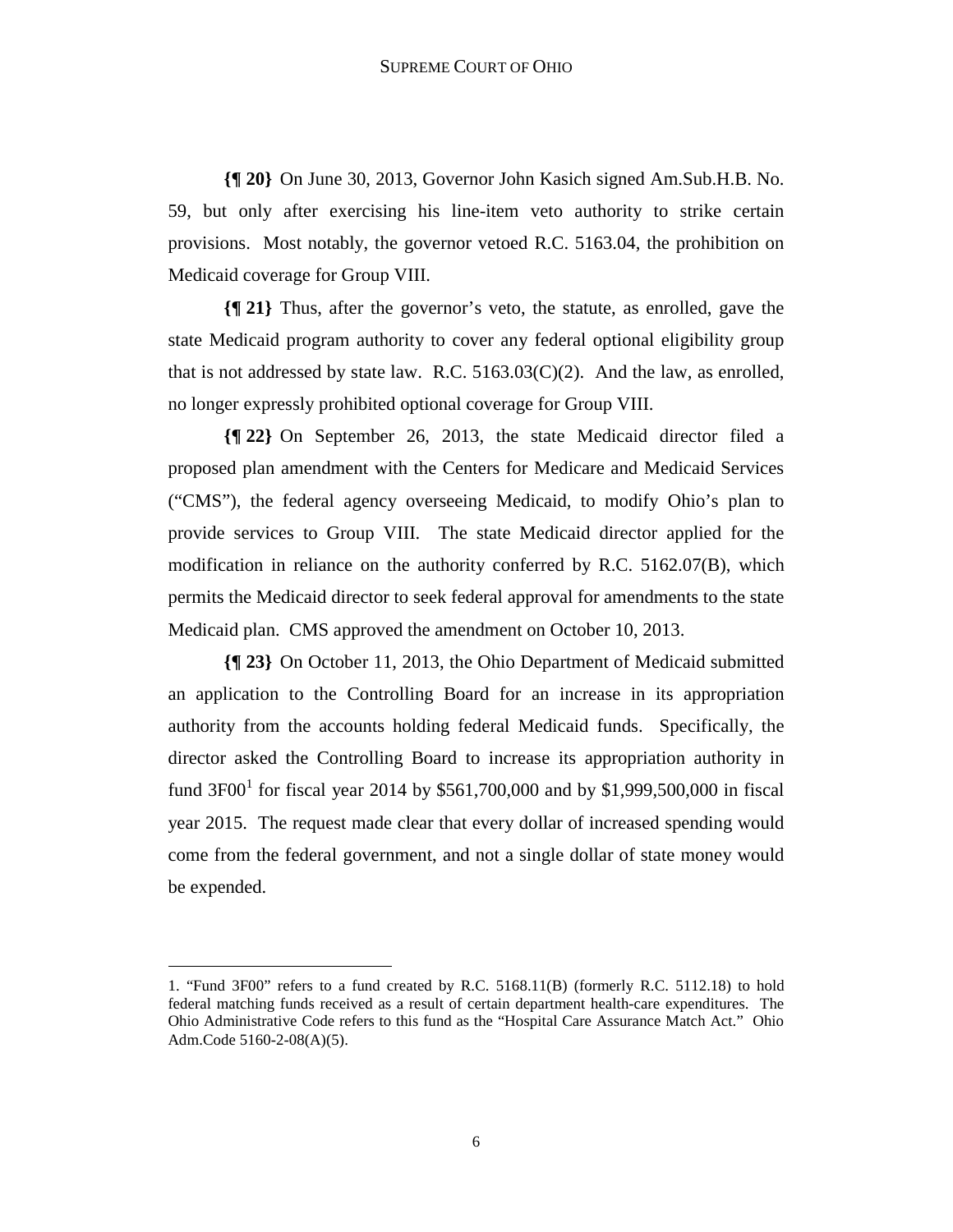**{¶ 24}** The Controlling Board approved the department's request on October 21, 2013.

**{¶ 25}** Relators filed the present request for writs of mandamus and prohibition on October 22, 2013.

#### **ANALYSIS**

**{¶ 26}** A state agency can receive permission to spend federal dollars in one of three ways: a specific appropriation by the General Assembly, by executive order of the governor pursuant to R.C. 107.17 (which is inapplicable because the governor never issued an executive order), or by way of a request to, and approval from, the Controlling Board. R.C. 131.35(A)(1).

**{¶ 27}** As noted above, Ohio has authorized participation in the federal Medicaid plan. The federal funds at issue here constitute excess money over and above the amounts appropriated by the General Assembly. And the Revised Code expressly permits expenditure of excess federal funds when authorized by the Controlling Board. R.C. 131.35(A)(2).

**{¶ 28}** Relators dispute the applicability of R.C. 131.35(A)(2) because they do not consider this a modification of the preexisting Medicaid program. Rather, they view the extension of Medicaid services to Group VIII as the implementation of an entirely new health-care law. However, characterizing the PPACA as a component of a new national health-care plan will not result in authorization of the writs sought by the relators.

**{¶ 29}** Even if the PPACA is an entirely new federal program, the Revised Code provides an alternative source of authority for the Controlling Board's actions. "Controlling board authorization for a state agency to make an expenditure of federal funds constitutes authority for the agency to participate in the federal program providing the funds." R.C. 131.35(A)(5). Therefore, even if the PPACA constitutes a new federal program, the department of Medicaid could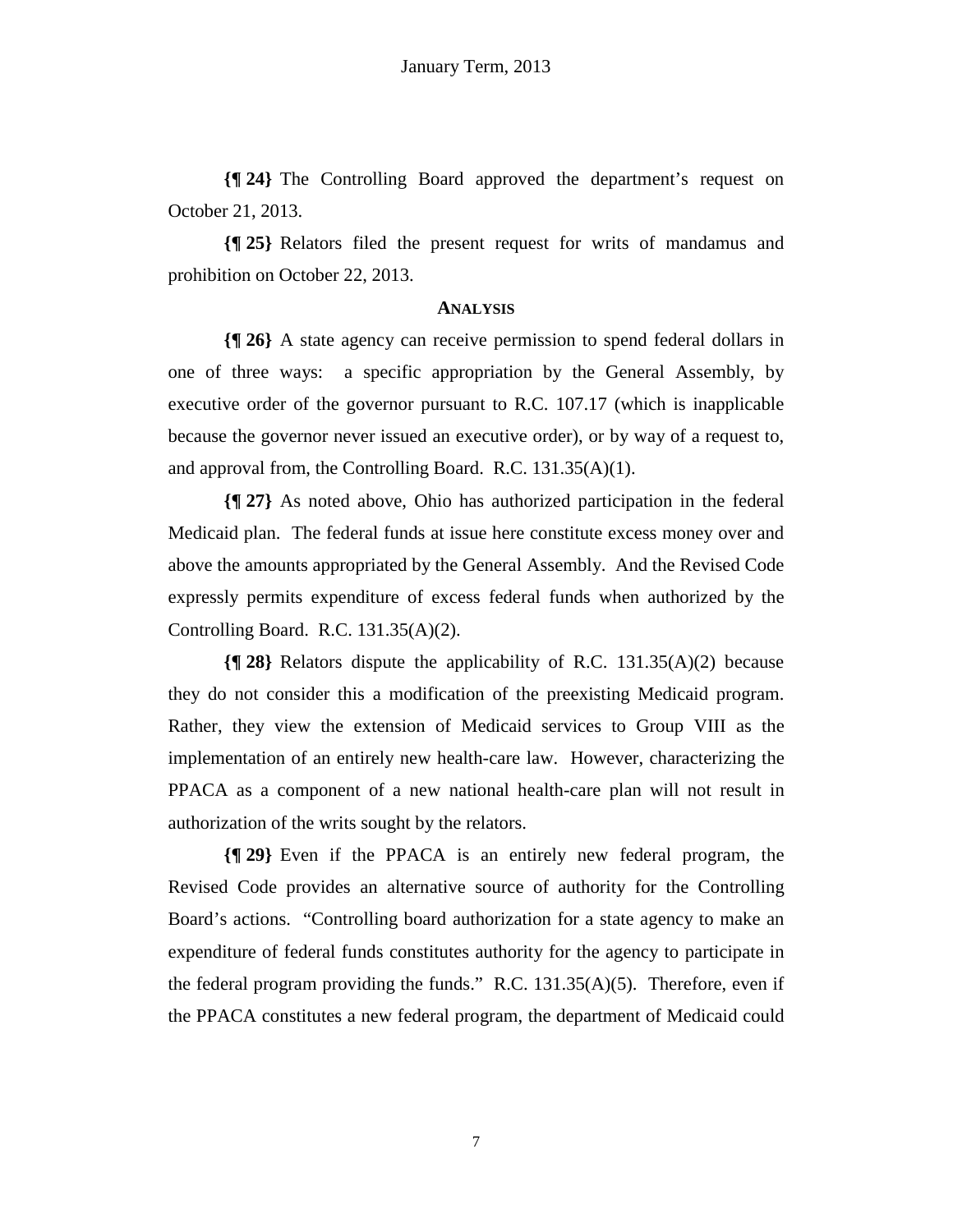still participate, and expend federal funds, as long as it receives authorization from the Controlling Board. Here, it received that authorization.

**{¶ 30}** This leads to the central question in relators' complaint: whether the Controlling Board exceeded its statutory authority when it authorized participation in the program because it acted contrary to the intentions of the General Assembly.

**{¶ 31}** The limitations on the authority of the Controlling Board can be found in R.C. 127.17: "The controlling board shall take no action which does not carry out the legislative intent of the general assembly regarding program goals and levels of support of state agencies as expressed in the prevailing appropriation acts of the general assembly."

**{¶ 32}** Relators argue that the General Assembly expressed its intention not to extend medical services to Group VIII members in the plain language of R.C. 5163.04. According to relators, the "legislative intent of the general assembly" can be found only in the appropriation act as passed by the legislature, irrespective of the governor's later line-item veto. Thus, relators conclude, by granting an appropriation authorization increase, the effect of which is to provide medical services to Group VIII members, the Controlling Board violated R.C. 127.17.

**{¶ 33}** The argument is not well taken.

**{¶ 34}** R.C. 127.17 indicates that the legislature's intention is to be found in the "*prevailing* appropriation acts of the general assembly." (Emphasis added.) *Black's Law Dictionary* 1188 (6th Ed.1990) defines "prevail" as "[t]o become effective or effectual, to be in force, to obtain, to be in general use or practice, to be commonly accepted or adopted." The "prevailing" appropriations act is therefore the one that has become effective or in force. Under our Constitution, an act is not effective and in force, that is, it does not become law, until it is signed into law, or permitted to become law, by the governor. Ohio Constitution,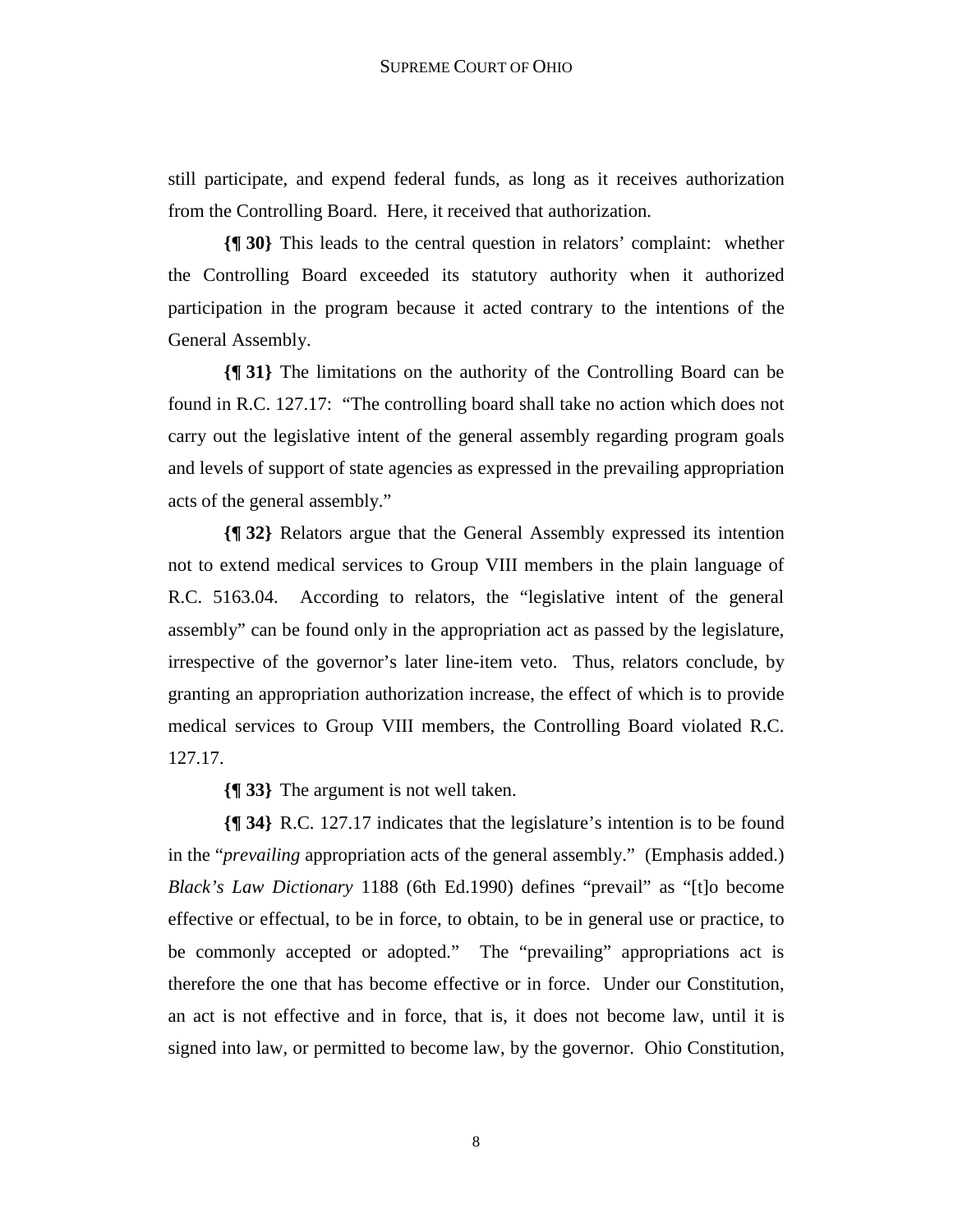Article II, Section 16; *see also Patterson Foundry & Machine Co. v. Ohio River Power Co*., 99 Ohio St. 429, 434-435, 124 N.E. 241 (1919).

**{¶ 35}** Any other conclusion would create a constitutional crisis.

**{¶ 36}** The Ohio Constitution expressly confers upon the governor authority to excise any item or items in an appropriation bill, and such disapproved items "shall be void." Ohio Constitution, Article II, Section 16. But R.C. 127.17, as construed by relators, would operate as a statutory negation of the governor's constitutional powers. The General Assembly would have the power to command the Controlling Board, in all cases, to disregard the governor's veto in the implementation of appropriations. This interpretation is clearly contrary to the checks and balances that are critical to our constitutional democracy.

**{¶ 37}** Finally we note that the Ohio Constitution provides the mechanism by which the General Assembly may override a veto: repass the legislation by a vote of three-fifths of the members of both houses. Constitution, Article II, Section 16. The legislature cannot circumvent this constitutional option by obtaining a writ from this court that forbids the Controlling Board to comply with the law, as that law is modified by the governor's veto. *State ex rel. Pub. Util. Comm. v. Controlling Bd.*, 130 Ohio St. 127, 132, 197 N.E. 129 (1935).

**{¶ 38}** We therefore reject relators' prayer because the relators have not established a legal basis for the issuance of an extraordinary writ. More specifically, the relators fail to establish a clear legal right to the requested relief and a clear legal duty on the part of the Controlling Board to undo the authorization of the expenditure of additional federal funds to provide medical insurance for Group VIII members.

Writs denied.

PFEIFER and O'NEILL, JJ., concur. LANZINGER, J., concurs in judgment only. O'DONNELL, J., dissents.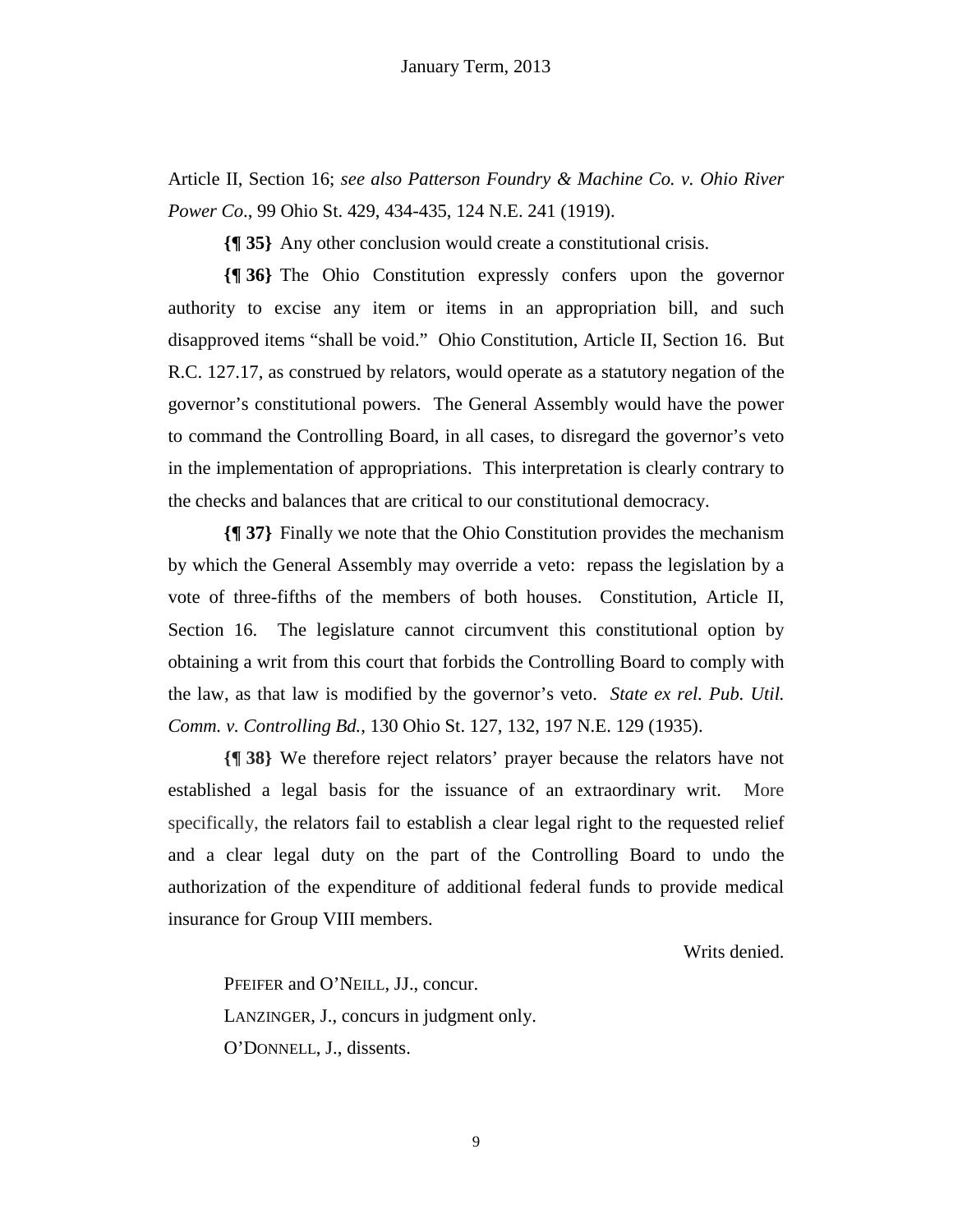\_\_\_\_\_\_\_\_\_\_\_\_\_\_\_\_\_\_\_\_

KENNEDY and FRENCH, JJ., dissent and would dismiss.

## **O'DONNELL, J., dissenting.**

**{¶ 39}** Respectfully, I dissent.

**{¶ 40}** The case does not present an issue of constitutional magnitude for interpretation but rather raises a political question for resolution by the political branches of government. As the lead opinion articulates, the question is "Did the Ohio Controlling Board violate R.C. 127.17?" Lead opinion at ¶ 4.

**{¶ 41}** R.C. 127.17 provides, "The controlling board shall take no action which does not carry out the legislative intent of the general assembly regarding program goals and levels of support of state agencies as expressed in the prevailing appropriation acts of the general assembly." In my view, the court ought not to stray into the tangled policy questions at issue here, but rather, should dismiss the complaint.

**{¶ 42}** The role of the judiciary is to decide legal questions. This case, however, involves a political question concerning whether a legislative agency has acted contrary to policy goals of the General Assembly. "The nonjusticiability of a political question is primarily a function of the separation of powers," *Baker v. Carr*, 369 U.S. 186, 210, 82 S.Ct. 691, 7 L.Ed.2d 663 (1962), which excludes from judicial review the providence of policy choices and value judgments made by the political branches of government. It operates "to restrain the Judiciary from inappropriate interference in the business of the other branches of Government." *United States v. Munoz-Flores*, 495 U.S. 385, 394, 110 S.Ct. 1964, 109 L.Ed.2d 384 (1990).

**{¶ 43}** Thus, as we explained in *State ex rel. Grendell v. Davidson*, 86 Ohio St.3d 629, 633, 716 N.E.2d 704 (1999), "A writ of mandamus will not issue to a legislative body or its officers to require the performance of duties that are purely legislative in character and over which such legislative bodies have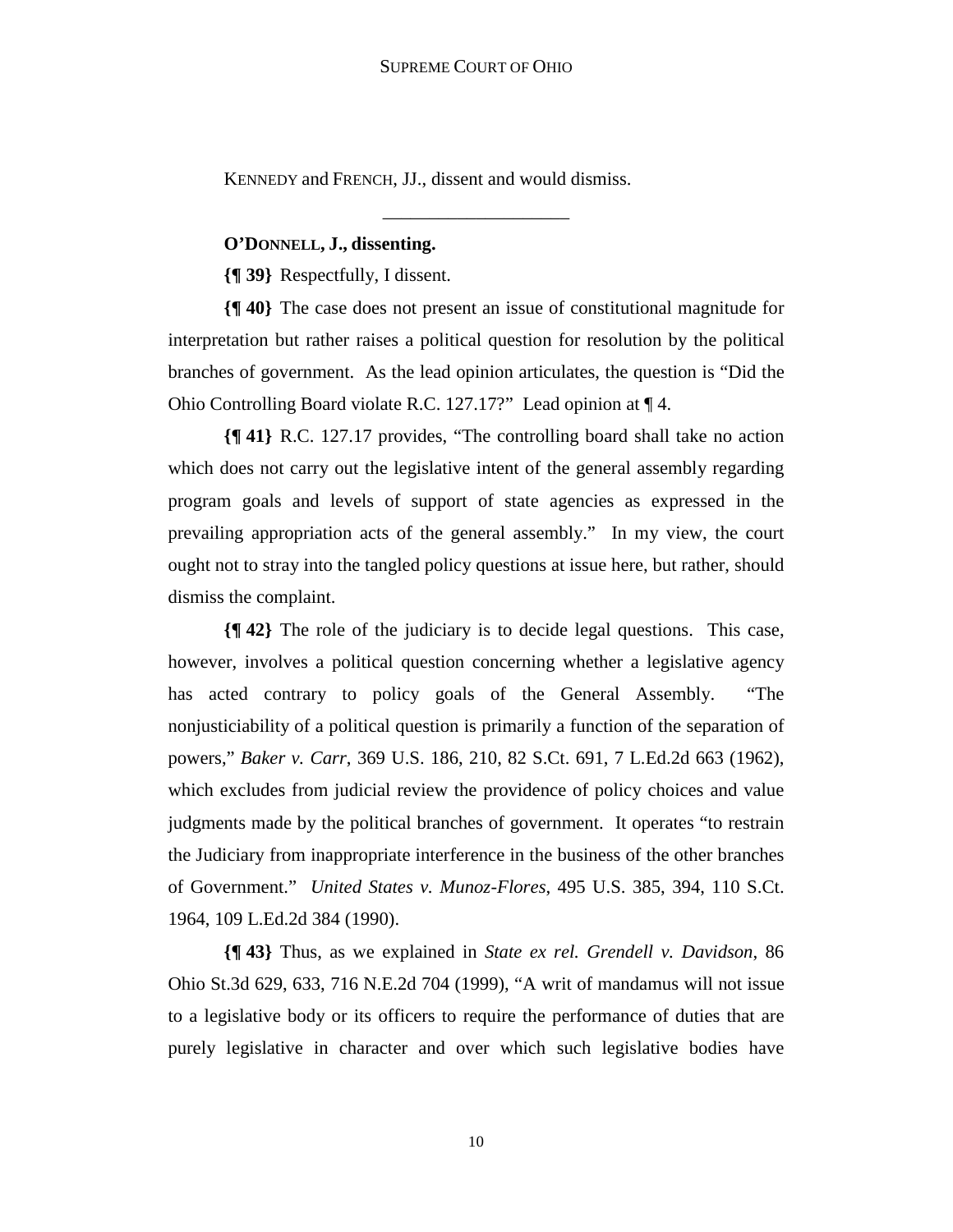exclusive control." Citing *Wapakoneta v. Helpling*, 135 Ohio St. 98, 108, 19 N.E.2d 772 (1939). "The constitutional principle of separation of powers protects the General Assembly from such infringement." *Id.*, citing *State v. Hochhausler*, 76 Ohio St.3d 455, 463, 668 N.E.2d 457 (1996).

**{¶ 44}** This court's intervention is sought in a conflict that exists solely within the legislative branch, asking us to supervise its internal functioning and decision making and implicating the power of the General Assembly to oversee its own affairs in regulating a legislative arm of its own creation. These matters are not the subject of judicial cognizance.

**{¶ 45}** The General Assembly established the Controlling Board solely as a convenience, delegating to it authority to make the myriad adjustments to appropriations needed on a periodic basis. *State ex rel. Ohio Funds Mgt. Bd. v. Walker*, 55 Ohio St.3d 1, 2, 561 N.E.2d 927 (1990). But having created the Controlling Board, the legislature can abolish it, or regulate its decision making, or override its decisions by legislative action. As Justice Holmes explained in his separate opinion in *State ex rel. Meshel v. Keip*, 66 Ohio St.2d 379, 391, 423 N.E.2d 60 (1981) (Holmes, J., concurring in part and dissenting in part), "Clearly, if the General Assembly disapproved of the Controlling Board's action, it could order the board to replace the funds in the account. The General Assembly has unlimited right to terminate, recall, or abridge the delegated power of the Controlling Board if it so desires." Or, as Justice Paul Brown put it in his dissent in *Meshel*, "The General Assembly, as a body, clearly is empowered to reverse any decision of the Controlling Board. Thus, the instant case represents an unjustifiable attempt to circumvent the legislative process." *Id.* at 396 (Brown, J., dissenting), citing *Outagamie Cty. v. Smith*, 38 Wis.2d 24, 37, 155 N.W.2d 639 (1968).

**{¶ 46}** Because it is a creature of statute, the Controlling Board is wholly accountable to the legislative branch of government. The Controlling Board is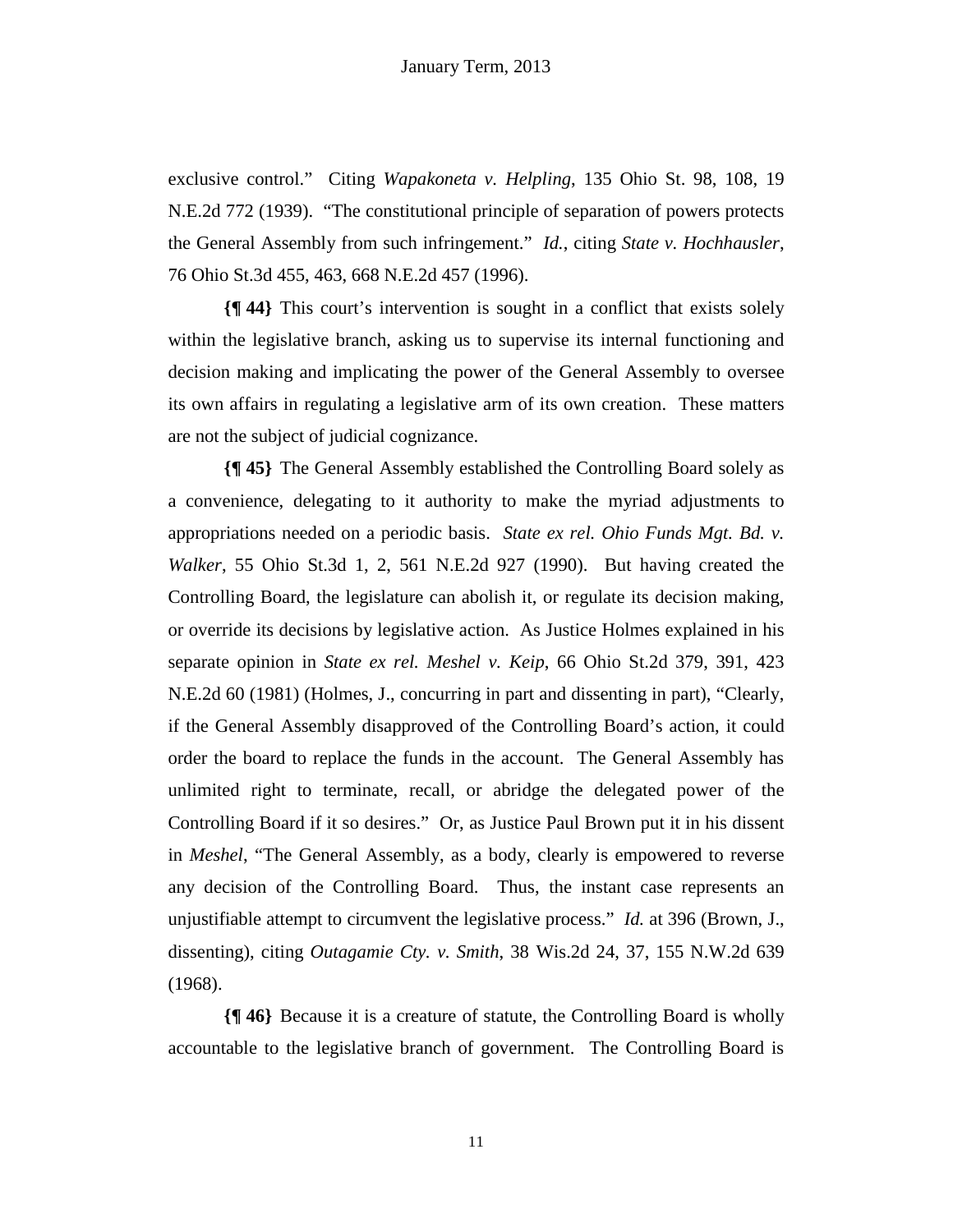comprised of seven individuals: the director of budget and management or the director's designate; the chair or vice-chair of the House Finance-Appropriations Committee, designated by the Speaker; the chair or vice-chair of the Senate Finance-Appropriations Committee, designated by the president; one member of the House each from the majority and the minority parties, designated by the Speaker; and one member of the Senate each from the majority and minority parties, designated by the president. R.C. 127.12. Thus, six members of the Controlling Board are directly answerable to the General Assembly, appointed by leadership in the House and the Senate.

**{¶ 47}** The facts as presented to our court reveal that Governor Kasich proposed to amend the state Medicaid plan to extend coverage to Group VIII individuals, but the General Assembly did not agree and interlineated "shall not" into that line item in the budget bill. The governor, exercising his constitutional prerogative to veto items in appropriations legislation, modified H.B. 59 to authorize coverage of Group VIII, changing the legislature's "shall not" to "may." Because the General Assembly did not override the governor's veto, H.B. 59, as modified by the governor, became law.

**{¶ 48}** Notably, after the Medicaid director sought authorization from the Controlling Board for the expenditure of federal funds to expand Medicaid, but before the vote of the Controlling Board, two members of the board were replaced. As the Columbus *Dispatch* reported, "To help ensure the request got the needed votes, [Speaker] Batchelder replaced Rep. Cliff Rosenberger of Clarksville this morning with McGregor, a moderate, term-limited Republican who had said he would vote for the measure." (http://www.dispatch.com /content/stories/local/2013/10/21/Medicaid-expansion-vote.html).

**{¶ 49}** The General Assembly has both the incentive to protect its prerogatives and the institutional mechanisms to do so. This case involves an impermissible judicial foray into the province of the legislature and raises a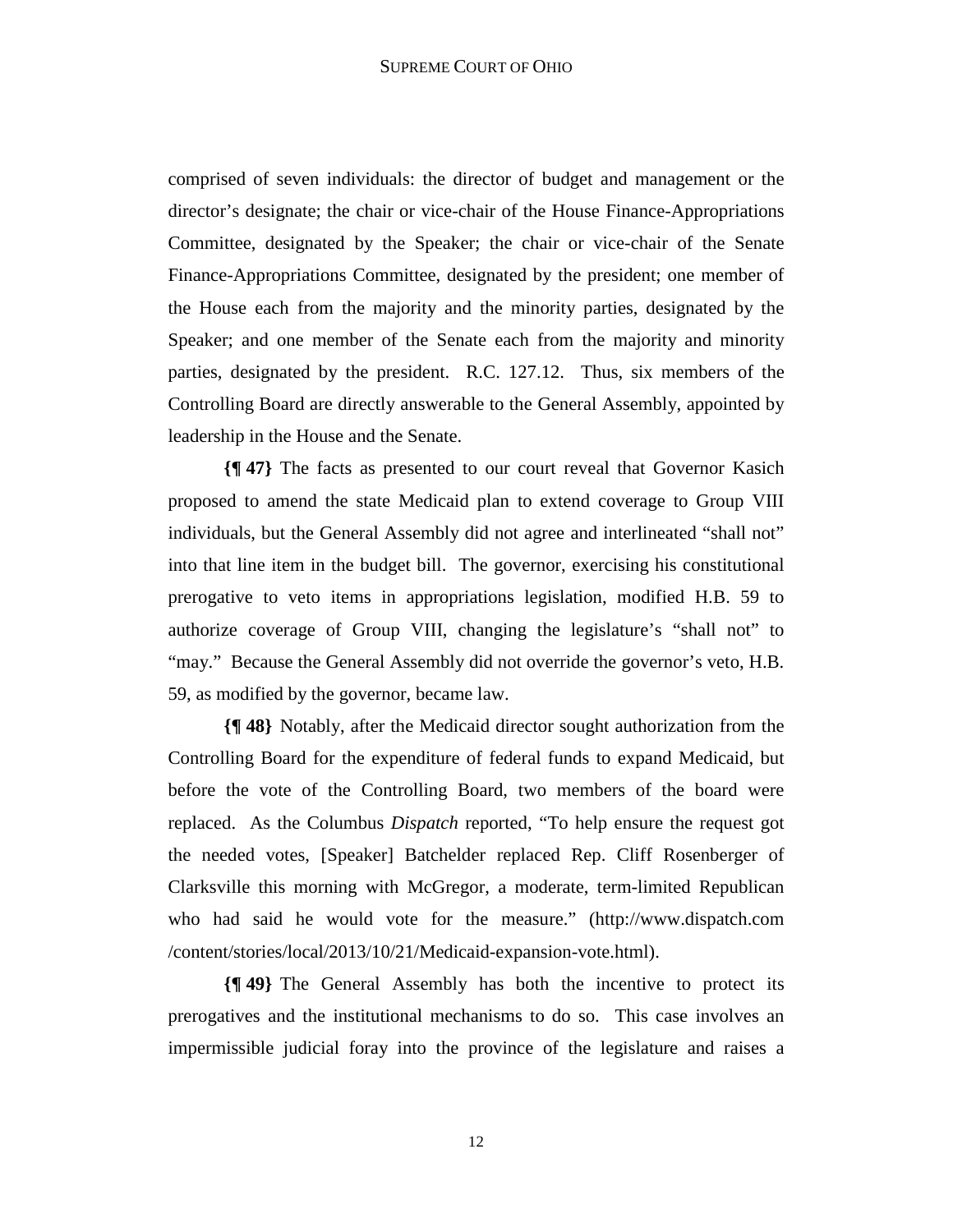political question that is not justiciable and which we ought not to answer. The complaint should be dismissed.

\_\_\_\_\_\_\_\_\_\_\_\_\_\_\_\_\_\_\_\_

1851 Center for Constitutional Law and Maurice A. Thompson; and Callendar Law Group, L.L.C., and Christopher B. Burch, for relators.

Michael DeWine, Attorney General, and Eric E. Murphy, Ryan L. Richardson, and Charity S. Robl, Assistant Attorneys General, for respondents.

Thomas W. Connors, urging granting of the writs for amicus curiae American Policy Roundtable, d.b.a. Ohio Roundtable.

AARP Foundation Litigation and Iris Y. Gonzalez, urging denial of the writs for amicus curiae AARP.

Ohio Poverty Law Center, L.L.C., Douglas L. Rogers, and Eugene R. King, urging denial of the writs for amici curiae American Cancer Society Cancer Action Network, Community Legal Aid Services, Inc., Franklin County Public Defender, Legal Aid of Western Ohio, Legal Aid Society of Cleveland, Legal Aid Society of Columbus, Legal Aid Society of Southwest Ohio, L.L.C., National Association of Social Workers-Ohio, National Health Law Program, National Multiple Sclerosis Society Ohio Chapters, Ohio Association of Area Agencies on Aging, Ohio Federation of Teachers, Ohio Olmstead Task Force, Ohio Poverty Law Center, L.L.C., Ohio Voices for Children, Policy Matters Ohio, Southeastern Ohio Legal Services, Center for Community Solutions, Coalition on Homelessness and Housing in Ohio, Toledo Area Jobs with Justice & Interfaith Worker Justice Coalition, and Universal Health Care Action Network of Ohio.

Vorys, Sater, Seymour & Pease, L.L.P., G. Ross Bridgman, Sylvia A. Brown, and Suzanne J. Scrutton, urging denial of the writs for amici curiae Advocates for Ohio's Future, Coalition for Healthy Communities, National Alliance on Mental Health, Ohio Association of County Behavioral Health